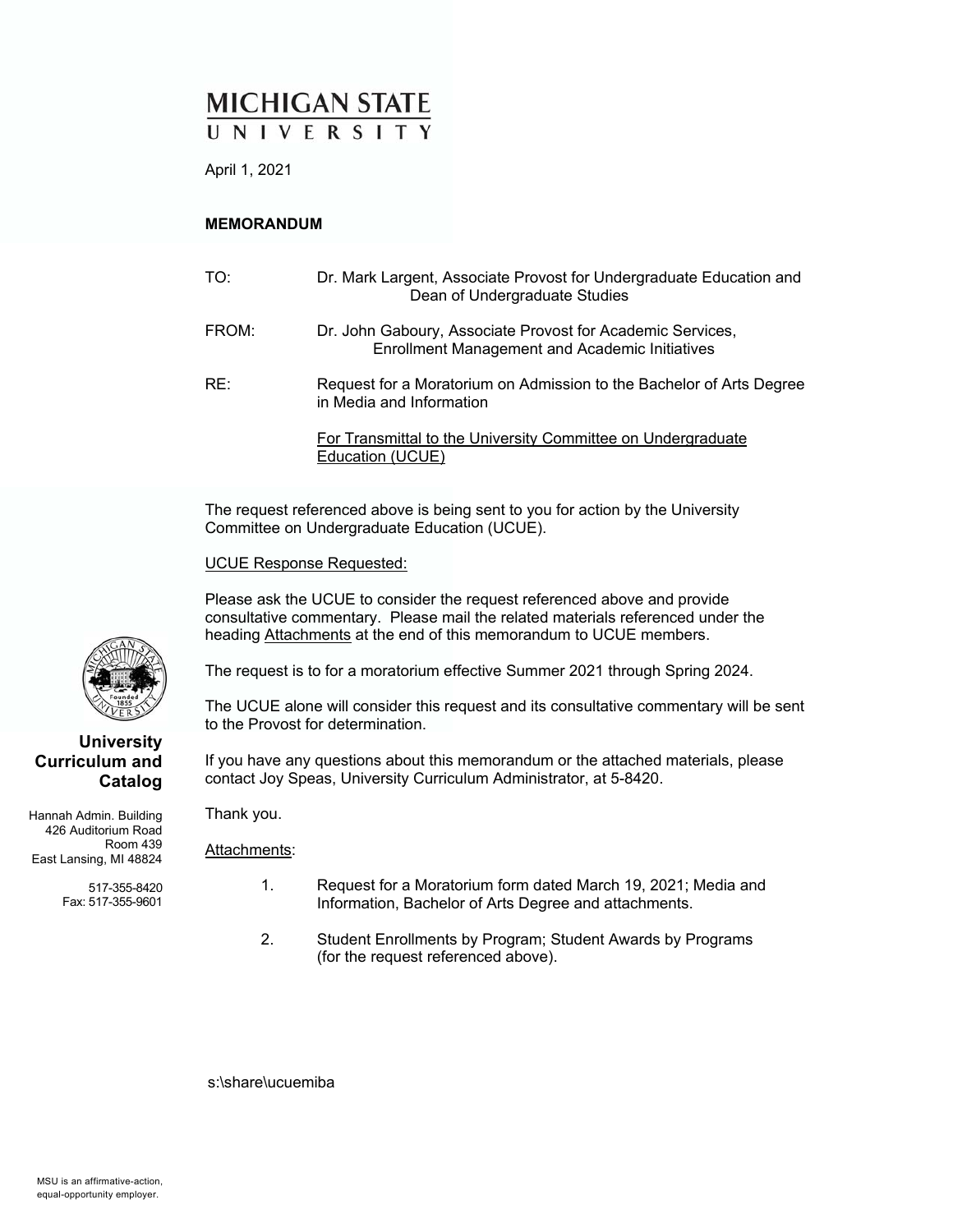## $\sqrt{2}$

Michigan State University Office of the Registrar

| <b>View a Program</b>                                                                                                                                                                                                                                                                                                                                                                                                                                                                                                                                                                                                                         |                                                  |  |  |  |  |  |  |  |
|-----------------------------------------------------------------------------------------------------------------------------------------------------------------------------------------------------------------------------------------------------------------------------------------------------------------------------------------------------------------------------------------------------------------------------------------------------------------------------------------------------------------------------------------------------------------------------------------------------------------------------------------------|--------------------------------------------------|--|--|--|--|--|--|--|
| Joy Speas, RO                                                                                                                                                                                                                                                                                                                                                                                                                                                                                                                                                                                                                                 | Thursday, 4/1/2021                               |  |  |  |  |  |  |  |
| Program Name: Media and Information<br>Degree: BA<br>Sequence Number: 4                                                                                                                                                                                                                                                                                                                                                                                                                                                                                                                                                                       | Program Request ID: 4472                         |  |  |  |  |  |  |  |
| Effective Dates: Summer 2021 - Spring 2024<br>Moratorium                                                                                                                                                                                                                                                                                                                                                                                                                                                                                                                                                                                      | <b>Status: Interim</b><br><b>Initial Action:</b> |  |  |  |  |  |  |  |
|                                                                                                                                                                                                                                                                                                                                                                                                                                                                                                                                                                                                                                               | Requested Date: 2/15/2021 9:42:51 AM             |  |  |  |  |  |  |  |
| 1. Department/School/College:                                                                                                                                                                                                                                                                                                                                                                                                                                                                                                                                                                                                                 |                                                  |  |  |  |  |  |  |  |
| 10830  Department of Media and Information                                                                                                                                                                                                                                                                                                                                                                                                                                                                                                                                                                                                    |                                                  |  |  |  |  |  |  |  |
| 2. Name of Program:                                                                                                                                                                                                                                                                                                                                                                                                                                                                                                                                                                                                                           |                                                  |  |  |  |  |  |  |  |
| Media and Information                                                                                                                                                                                                                                                                                                                                                                                                                                                                                                                                                                                                                         |                                                  |  |  |  |  |  |  |  |
| 3. Name of Degree:                                                                                                                                                                                                                                                                                                                                                                                                                                                                                                                                                                                                                            |                                                  |  |  |  |  |  |  |  |
| <b>BA</b>                                                                                                                                                                                                                                                                                                                                                                                                                                                                                                                                                                                                                                     |                                                  |  |  |  |  |  |  |  |
| 4. Type of Program:                                                                                                                                                                                                                                                                                                                                                                                                                                                                                                                                                                                                                           |                                                  |  |  |  |  |  |  |  |
| Major                                                                                                                                                                                                                                                                                                                                                                                                                                                                                                                                                                                                                                         |                                                  |  |  |  |  |  |  |  |
| <b>5. Effective Start Semester:</b>                                                                                                                                                                                                                                                                                                                                                                                                                                                                                                                                                                                                           |                                                  |  |  |  |  |  |  |  |
| Summer 2021                                                                                                                                                                                                                                                                                                                                                                                                                                                                                                                                                                                                                                   |                                                  |  |  |  |  |  |  |  |
| <b>Reason for Moratorium Request:</b>                                                                                                                                                                                                                                                                                                                                                                                                                                                                                                                                                                                                         |                                                  |  |  |  |  |  |  |  |
| The MI BA offered three areas of focus that have been converted to BA Programs<br>between FS20 and FS21. Games and Interactive Media and Information Science BAs<br>launched in FS20 in the Media and Information Department. The Digital Storytelling<br>area moved to the J-School and combined the digital focus in MI and JRN creating the<br>Digital Storytelling BA due to launch in FS21. The MI BA intends to seek discontinuance<br>after all current students have had an opportunity to change their major to one of the<br>new degrees or have completed their degree. The expectation is that this will occur by<br><b>US 26</b> |                                                  |  |  |  |  |  |  |  |
| <b>Effective End Term:</b>                                                                                                                                                                                                                                                                                                                                                                                                                                                                                                                                                                                                                    |                                                  |  |  |  |  |  |  |  |
| Spring 2024                                                                                                                                                                                                                                                                                                                                                                                                                                                                                                                                                                                                                                   |                                                  |  |  |  |  |  |  |  |

### Students who will be affected by the proposed change(s):

Students starting their degree in FS21 or later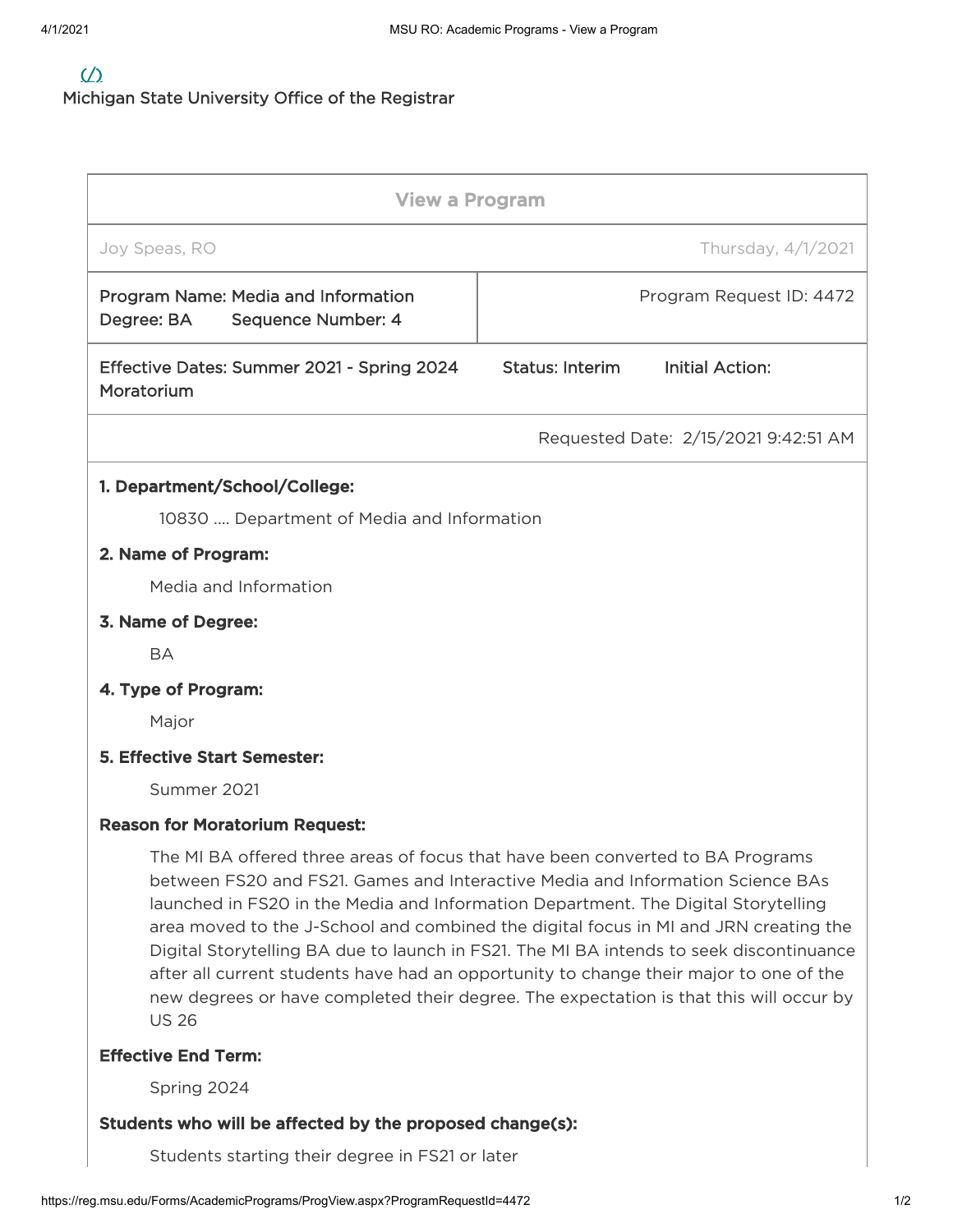#### Suggested alternative major and major code for new admits:

Games and Interactive Media BA (6377), Information Science BA (6380) or Digital Storytelling BA launching in FS21

#### DEPARTMENT LEVEL APPROVAL STATUS

Approved: Department of Media and Information 3/19/2021 10:24:56 AM by Ann Hoffman for Johannes Bauer, Chairperson

Comments: Approved at CAC 3/19/221

#### COLLEGE LEVEL APPROVAL STATUS

Approved: College of Communication Arts and Sciences 3/19/2021 10:25:54 AM by Ann Hoffman for Prabu David, Dean

## **Call us:** (517) 355-3300 **[Contact Information \(/contact.aspx\)](https://reg.msu.edu/contact.aspx) [Site Map \(/sitemap.aspx\)](https://reg.msu.edu/sitemap.aspx) [Privacy Statement \(/privacy.aspx\)](https://reg.msu.edu/privacy.aspx) [Site Accessibility \(/siteaccessibility.aspx#\)](https://reg.msu.edu/siteaccessibility.aspx#)**

MSU is an affirmative-action, equal-opportunity employer. | **[Notice of Nondiscrimination \(http://oie.msu.edu\)](http://oie.msu.edu/)** Call MSU: (517) 355-1855 | Visit: [msu.edu \(http://msu.edu\)](http://msu.edu/) **SPARTANS WILL.** © Michigan State University